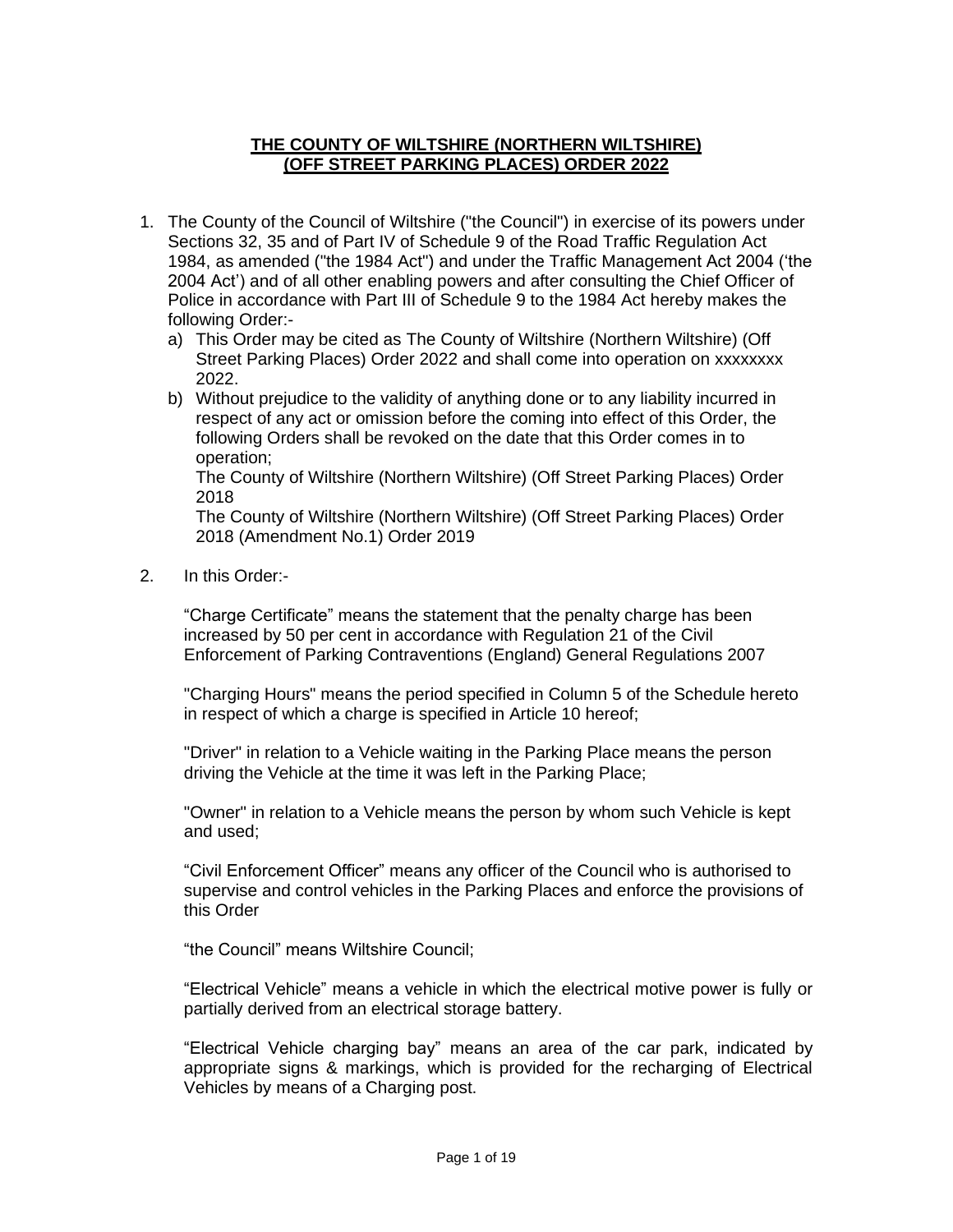"Parking Bay" means any area of the Parking Place which is provided for the leaving of a Vehicle and indicated by markings on the surface of the Parking Place;

"Parking Permit" means a parking permit, season ticket or off-street residents permit of a type and design, as outlined in Schedule 2, issued by the Council for such period as the Council shall determine from time to time on payment of the appropriate fee, for a vehicle of a specific class and for specific Parking Place(s) and subject to such terms and conditions as determined by the Council from time to time and as set out in the Terms and Conditions of Use, in use at the time;

"Parking Place" means any area of land specified in Column 1 of Schedule 1 to this Order hereto being land provided by the Council for use as a Parking Place;

"Parking Ticket Machine" means the apparatus provided at the Parking Place for issuing tickets indicating the payment of a charge and the date and time at which the charge was paid;

"Penalty Charge" means a charge set in accordance with the provisions of s.77 and schedule 9 of the 2004 Act and the Civil Enforcement of Parking Contraventions (Guidelines on Levels of Charges) (England) Order 2007 'PCN' means a penalty charge notice issued or served by a Civil Enforcement Officer or posted by or on behalf of the Council pursuant to the provisions of Section 78 of the 2004 Act and the Civil Enforcement of Parking Contraventions (England) General Regulations 2007;

"Registered Keeper" means the person in whose name the Vehicle was on the Relevant Date registered under the Vehicle Excise and Registration Act 1994;

"Relevant Date" means the date upon which any Vehicle is or was parked in the Parking Place referred to in this Order or upon which any event occurs or occurred in breach of any of the provisions of this Order or to which this Order relates;

"Vehicle" means a motor vehicle or trailer as defined in Section 136(1) of the 1984 Act;

"Virtual Parking Permit" means an electronic record of parking ticket, permit or waiver issued and confirmed by Wiltshire Council to exempt a vehicle from a restriction under the terms and charges applicable at the time of issue.

- 3. A Parking Place may be used, subject to the following provisions of this Order, for such classes of Vehicle, in such position and during such times as Schedule 1 to this Order specifies.
- 4. In respect of Sadlers Mead Car Park, Chippenham, and the Springfield Centre Car Park, Corsham, the prohibition of commercial Vehicles exceeding 1525 kg (30 cwt) unladen weight shall not apply to the use of those Car Parks by a minibus, coach or bus with a carrying capacity of 8 or more passengers for the purpose of conveying persons attending the Olympiad Leisure Centre or the Springfield Centre respectively and parked in a Parking Bay signed or marked on its surface as available for that purpose.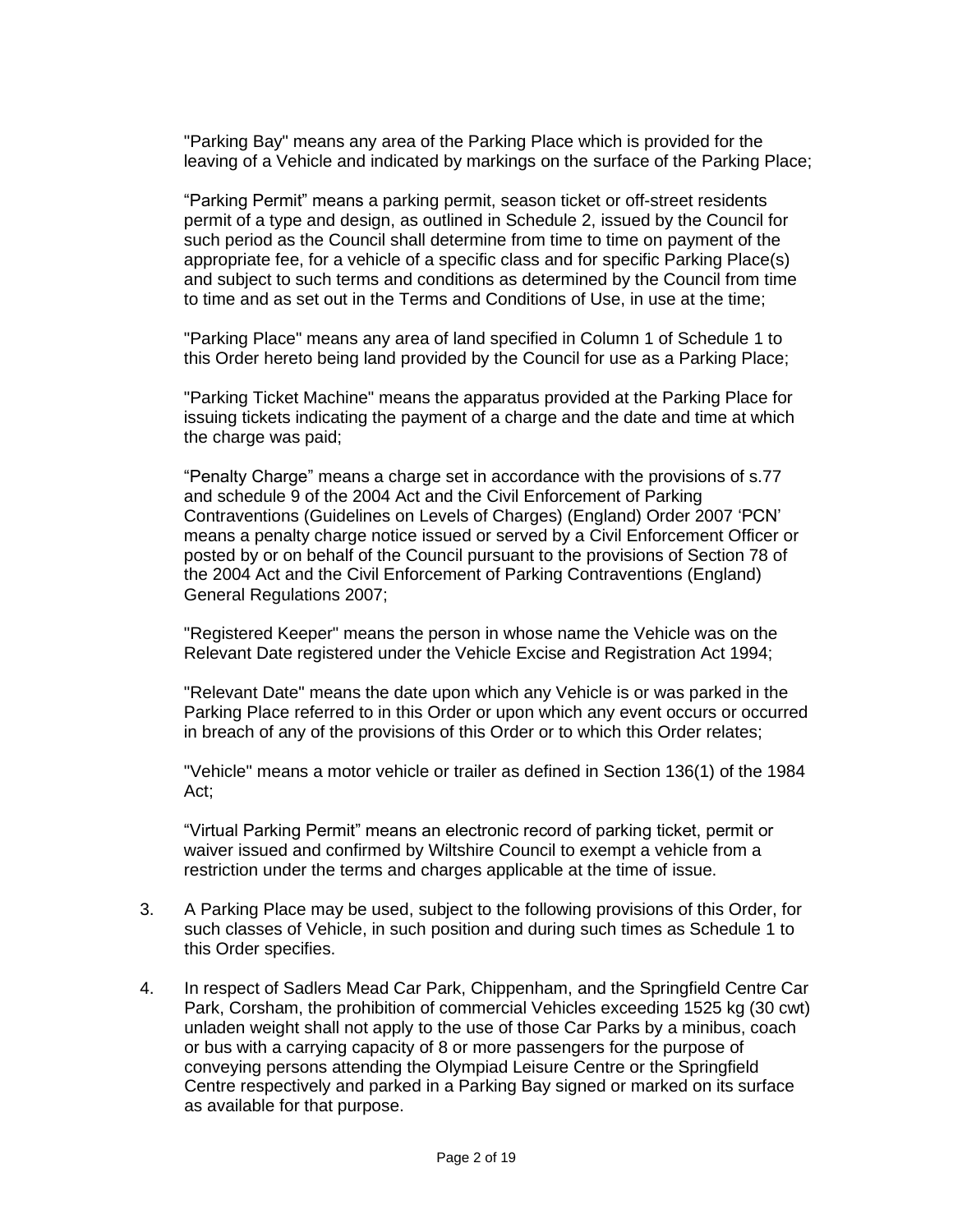- 5. No person shall permit a Vehicle of a class excluded by Schedule 1 hereto in respect of a Parking Place to wait in that Parking Place.
- 6.a. No person shall permit a Vehicle to wait in a Parking Bay signed or marked on its surface as available for a disabled person unless that Vehicle is displaying in the windscreen a Disabled person's Badge (defined as in 29(iv)) and the vehicle either immediately before or after the act of parking has been or is about to be used for the conveyance of the owner of the badge.
- 6.b. No person shall permit a Vehicle to wait in a Parking Bay signed or marked on its surface as available for Vehicles of a particular description unless the Vehicle is of such description.
- 7. No person shall cause or permit a vehicle to park in a parking bay signed or marked for electric vehicles unless the vehicle is an Electric Vehicle and at all times whilst waiting shall cause the vehicle to be connected via a recharging lead to the charging post installed in respect of that parking place and displays in the relevant position a pay and display ticket or a valid Season Ticket.
- 8. No person shall wilfully cause obstruction in a Parking Place nor permit a Vehicle to wait in a Parking Place in which Parking Bays are indicated other than wholly within such a Parking Bay.
- 9. No person shall permit a Vehicle to wait in a Parking Place during Charging Hours without paying such charge or charges as are specified in the following provisions of this Order.
- 10. No person shall permit a Vehicle to wait in a Parking Place during Charging Hours for a period in excess of the maximum period prescribed in Column 5 of Schedule 1 hereto and, when a Vehicle has left that Parking Place after waiting therein, no person shall within one hour after its leaving permit it to wait again in that Parking Place during Charging Hours on that day.
- 11. The Driver of a Vehicle shall, on leaving it in a Parking Place, pay a daily charge in accordance with the scale set out in Column 6 of Schedule 1 hereto applicable to the particular Parking Place and shall obtain a ticket from the Parking Ticket Machine (whether or not any charges are payable) where required by notice displayed in the Parking Place unless payment is made by mobile phone or other device as stated on boards displayed in or adjacent to the Parking Place.
- 12. The charge referred to in Article 11 shall be payable by the insertion of an appropriate coin or coins into the Parking Ticket Machine or otherwise by a means approved by the Council and displayed on a board in or adjacent to the Parking Place.
- 13. Any ticket issued on payment of the charge referred to in Article 11 (or otherwise required to be displayed by any provision of this Order) shall be attached to or placed in a conspicuous position on the Vehicle in respect of which it was issued and shall be so displayed throughout the whole period that the vehicle is in the Parking Place. For the purposes of this Article "a conspicuous position" shall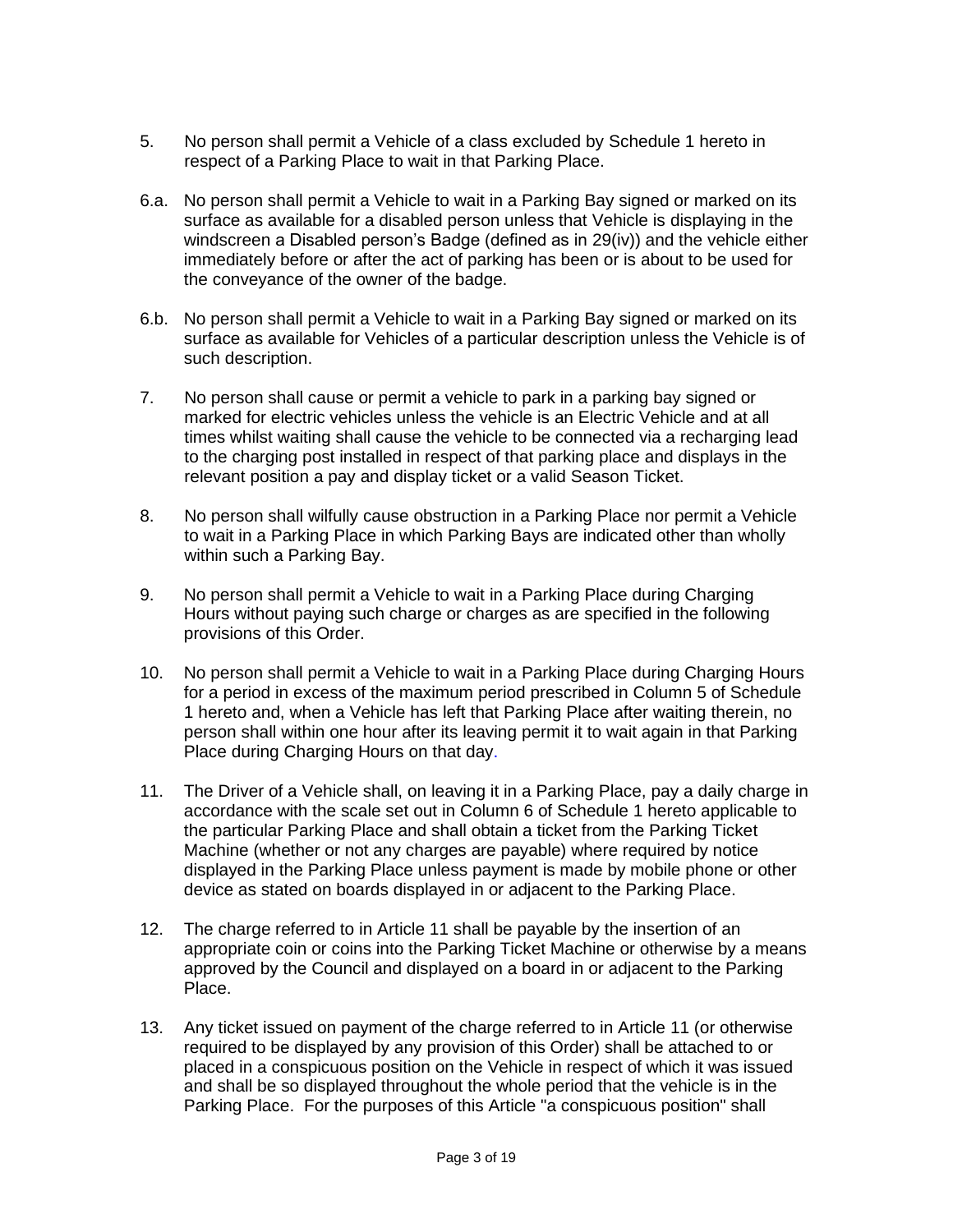mean, in the case of a Vehicle fitted with a windscreen, a position on the inside of that windscreen or on the dashboard or facia, such that the ticket is legible from the outside of and the right hand or Driver's side of the Vehicle.

- 14. Where the parking of a Vehicle in any Parking Place is authorised by a prepaid ticket as described in Article 11 hereof such Vehicle shall not be left in the Parking Place for longer than the period permitted by the said ticket.
- 15. Where the driver of a vehicle is required by any sign or notice displayed in a Parking Place to obtain and display a ticket to cover any free parking period, such ticket shall be obtained immediately on leaving the vehicle in the parking place from the Pay and Display Ticket machine referred to in Article 11, only one ticket to cover any free parking period may be obtained in any 24 hour period.
- 16. Where in this Order there is a requirement or option to obtain a Parking Ticket, this requirement or option may be discharged by the obtaining of a Virtual Parking Permit, as an alternative to any method set out in this Order.
- 17. A Virtual Parking Permit may be obtained by any of the methods provided from time to time by the Council and to be valid must be registered on an account in an electronic database approved by the Council and an indication that payment has been made and the parking period for which payment has been made shall either;
	- (a) appear on a hand-held device; or
	- (b) be obtained by a Civil Enforcement Officer contacting the service provider.
- 18. Without prejudice to the provisions of this Order, if at any time while a vehicle is left in a parking place there is no indication as set out in Article 17 to this Order that payment of the charge for a Parking Ticket has been made using the Virtual Parking Permit system, or there is an indication that the parking period for which payment was made has expired, it shall be presumed, unless the contrary is proved, that either:
	- (a) the charge for the Parking Ticket has not been duly paid in respect of that vehicle; or
	- (b) the parking period for which payment was made had already expired.
- 19. Where a Virtual Parking Permit has been obtained as an alternative to a Parking Ticket and remains valid, any requirement in this Order for the Parking Ticket to be displayed on the vehicles to which it relates shall not apply.
- 20. Any other provisions in this Order relating to the validity of a Parking Ticket shall except where the context otherwise provides apply to a Virtual Parking Ticket.
- 21. The Owner of a Vehicle may on application to the Council purchase a parking permit at the appropriate fee for a vehicle of a specific class and for a specific Parking Place or Parking Places subject to conditions determined by the Council.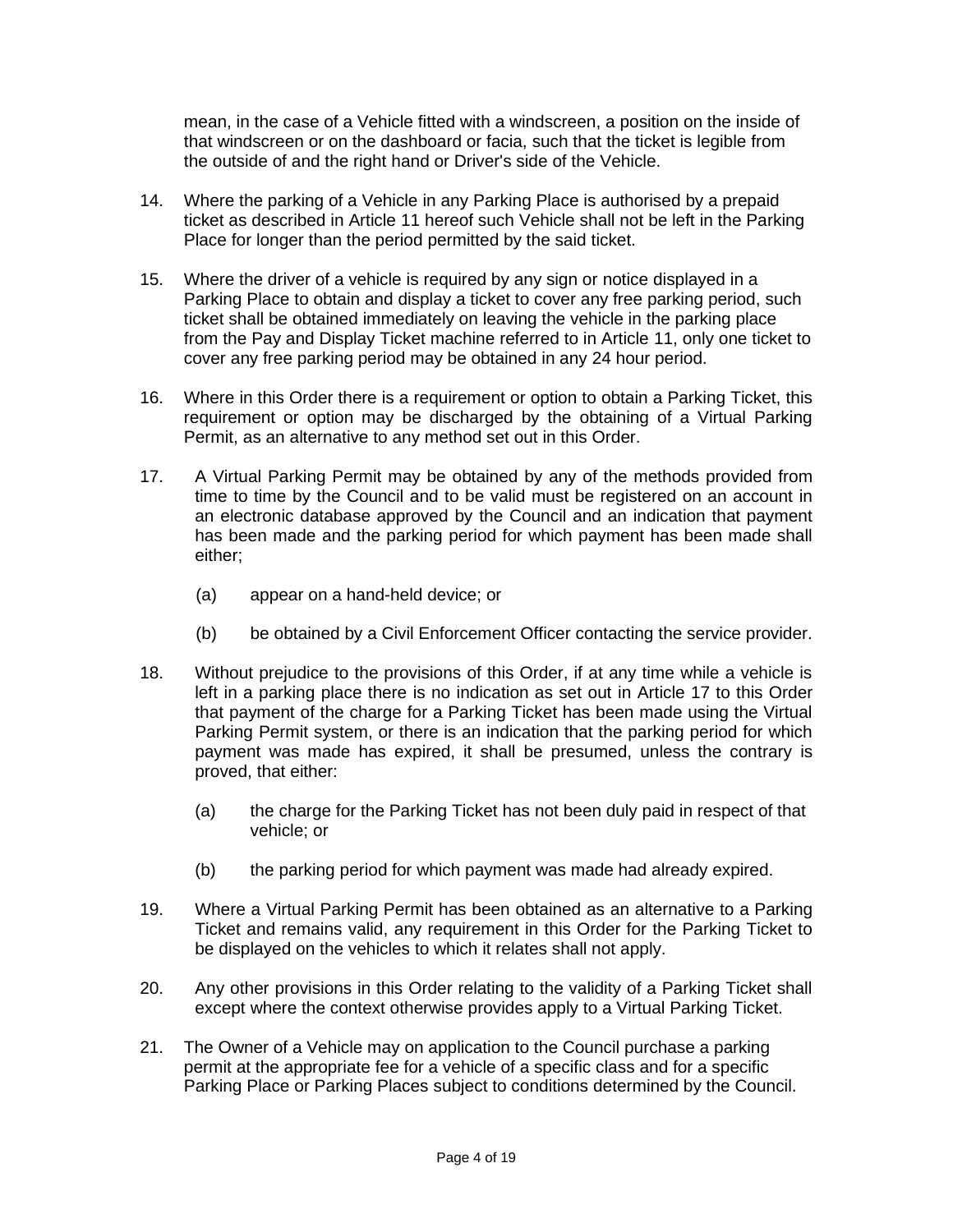- 22. The driver shall abide by the terms stipulated by the Council for the use of the Parking Permit.
- 23. A Parking Permit is only valid in the Parking Place or Parking Places in respect of which it was issued and up to the date of expiry shown on the Parking Permit.
- 24. A Parking Permit remains the property of the Council and must be surrendered on request. In such instances where a refund fee is appropriate this will be provided in accordance with the Council's policies.
- 25. The driver of the Vehicle shall display the Parking Permit in the Relevant Position on the Vehicle in respect of which it was issued at all times during which the Vehicle is left in the Parking Place.
- 26. Damaged or lost Parking Permits will be replaced on application to the Council and on payment of an administration fee. The damaged or lost Parking Permit will then become immediately invalid.
- 27. The holder of a Parking Permit may on surrendering the Parking Permit be entitled to a refund. In such instances where a refund fee is appropriate this will be provided in accordance with the Council's policies.
- 28. (1) If there is any contravention of any of the provisions of this Order then, and in any such case, a Penalty Charge at the level of Band 2 as set out in Regulation 1 of the Civil Enforcement of Parking Contraventions (Guidelines on Levels of Charges) (England) Order 2007 shall be payable for each day of the said contravention to the Council under and subject to the provisions hereinafter contained.
	- (2) In the case of a Vehicle in respect of which a Penalty Charge may have been incurred it shall be the duty of a Civil Enforcement Officer authorised in that behalf by the Council to attach to the Vehicle in a conspicuous position or hand to the driver of such Vehicle a PCN which shall comply with the requirements of Regulation 9 and the Schedule to the Civil Enforcement of Parking Contraventions (England) General Regulations 2007 subject to paragraph (7) below
	- (3) Subject to Paragraph (4) hereof the Penalty Charge shall be paid to the Council at the address specified on the PCN not later than the last day of the period of 28 days beginning with the date on which the notice was served.
	- (4) In the event of payment being received by the Council as aforesaid not later than the last day of the period of 14 days beginning with the date on which the notice is served (provided that if the fourteenth day falls upon a day on which the Council's offices are closed the period within which payment of the said charge is provided herein shall be extended until 4.30pm on the next full day on which the said offices are open) the amount of the said charge shall be reduced by 50%.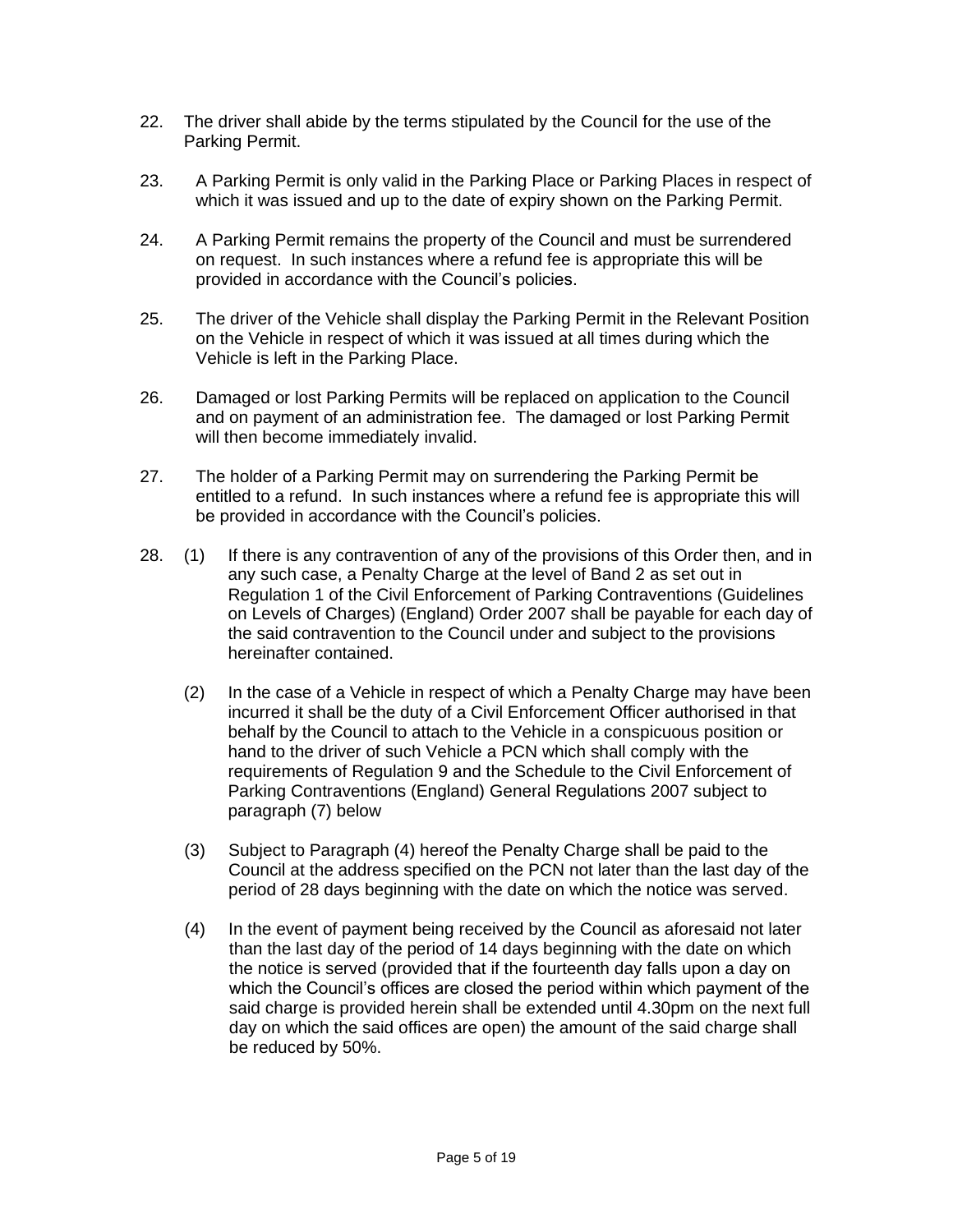- (5) The Penalty Charge shall be increased by 50% on the issue of a Charge Certificate in accordance with the provisions of Regulation 21 of the Civil Enforcement of Parking Contraventions (England) General Regulations 2007
- (6) Payment of the Penalty Charge (whether or not the same is reduced under the provisions of paragraph (4) hereof) will not exonerate any person from payment of any expenses recoverable in respect of the removal and disposal of the Vehicle pursuant to the provisions of Article 31 of this Order and any statutory provisions for the time being in force or from any claim to damages which the Council may have in respect of damage incurred in relation to the parking of the Vehicle howsoever arising.
- (7) Where a penalty charge has been incurred a PCN may be issued by post by or on behalf of the Council if the owner or driver of the Vehicle drives the vehicle away before the Civil Enforcement Officer has issued a PCN or the Civil Enforcement Officer has been prevented from issuing a PCN and such PCN shall comply with the requirements of Regulation 10 and the Schedule to the Civil Enforcement of Parking Contraventions (England) General Regulations 2007.
- (8) Any PCN issued by post in accordance with paragraph (7) above is deemed effective on the second working day after the day of posting
- 29. The Driver of a Motor Vehicle using a Parking Place shall stop the engine as soon as the Vehicle is in position in the Parking Place and shall not start the engine except when about to change the position of the Vehicle in or to depart from the Parking Place.
- 30. No person shall advertise a Vehicle as being for sale or use a Vehicle while it is in a Parking Place in connection with the sale of any article to persons in or near the Parking Place or in connection with the selling or offering for hire of his skill or services except those persons duly authorised in writing by the Council.
- 31. (1) Subject to the proviso hereto, when a Vehicle is left in a Parking Place in contravention of any of the provisions of Articles 5, 6, 7, 8,10 or 11 a person authorised in that behalf by the Council may remove the Vehicle or arrange for it to be removed from that Parking Place. Provided that when a Vehicle is waiting in a Parking Place in contravention of any of the provisions of Articles 5, 6 or 8 a person authorised in that behalf by the Council may alter or cause to be altered the position of the Vehicle in order that its position shall comply with that provision.
	- (2) Any person removing or altering the position of a Vehicle by virtue of this Article may do so by towing or driving the Vehicle or in such other manner as he may think necessary and may take such measures in relation to the Vehicle as he may think necessary to enable him to remove it or alter its position as the case may be.
	- (3) When a person authorised by the Council removes or makes arrangements for the removal of a Vehicle from a Parking Place by virtue of this Article he shall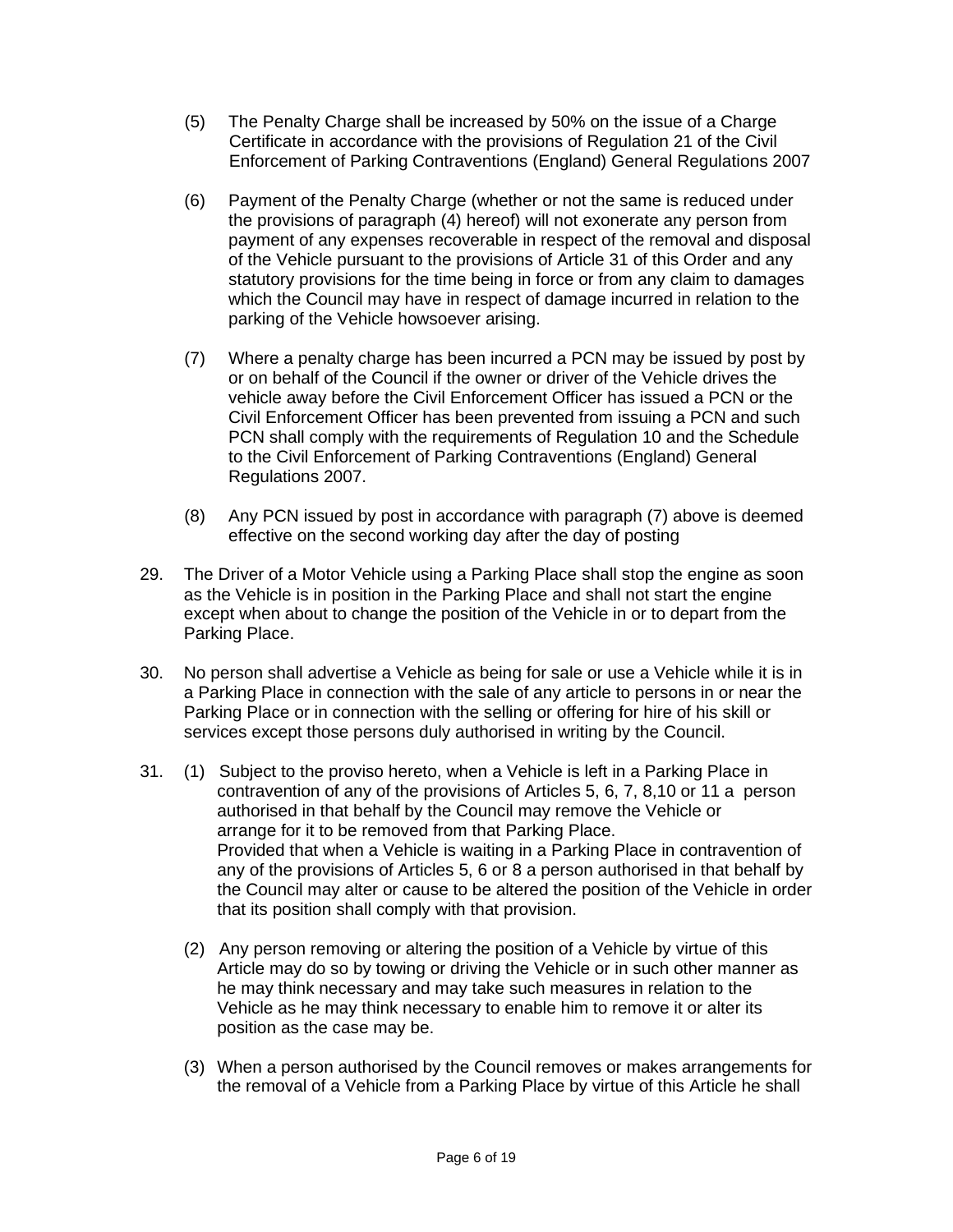make such arrangements as may be reasonably necessary for the safe custody of the Vehicle.

- 32. No person using a Parking Place shall not sound any horn or other similar instrument except when about to change the position of the Vehicle in or to depart from the Parking Place.
- 33. No person shall, except with the permission of any person duly authorised by the Council, drive any Vehicle in a Parking Place other than for the purpose of leaving that Vehicle in the Parking Place in accordance with the provisions of this Order or for the purpose of departing from the Parking Place.
- 34. No person shall in a Parking Place wantonly shout or otherwise make any loud noise to the disturbance or annoyance of users of the Parking Place or residents of premises in the neighbourhood.
- 35. No person shall in a Parking Place use any threatening, abusive or insulting language, gesture or conduct with intent to put any person in fear or so as to occasion a breach of the peace or whereby a breach of the peace is likely to be occasioned.
- 36. Save as provided for by this Article no person shall use any part of a Parking Place or any Vehicle left in a Parking Place:-
	- (i) for sleeping or camping purposes
	- (ii) for eating or cooking purposes except those persons duly authorised in writing by the Council or
	- (iii) for the purposes of servicing or washing any Vehicle or part thereof other than as is reasonably necessary to enable that Vehicle to depart from the Parking Place.
- 37. In a Parking Place no person shall:-
	- (i) erect or cause or permit to be erected any tent, booth, stand, building or other structure without the written consent of the Council, or
	- (ii) light or cause or permit to be lit any fire.
- 38. No person shall use a Parking Place as a means of passage for proceeding from one road to another road.
- 39. Where in a Parking Place signs are erected or surface markings are laid for the purpose of:-
	- (i) indicating the entrance to or exit from the Parking Place, or
	- (ii) indicating that a Vehicle using the Parking Place shall proceed in a specified direction within the Parking Place

no person shall drive or cause to be driven any Vehicle so that it enters the Parking Place otherwise than by an entrance, or leaves the Parking Place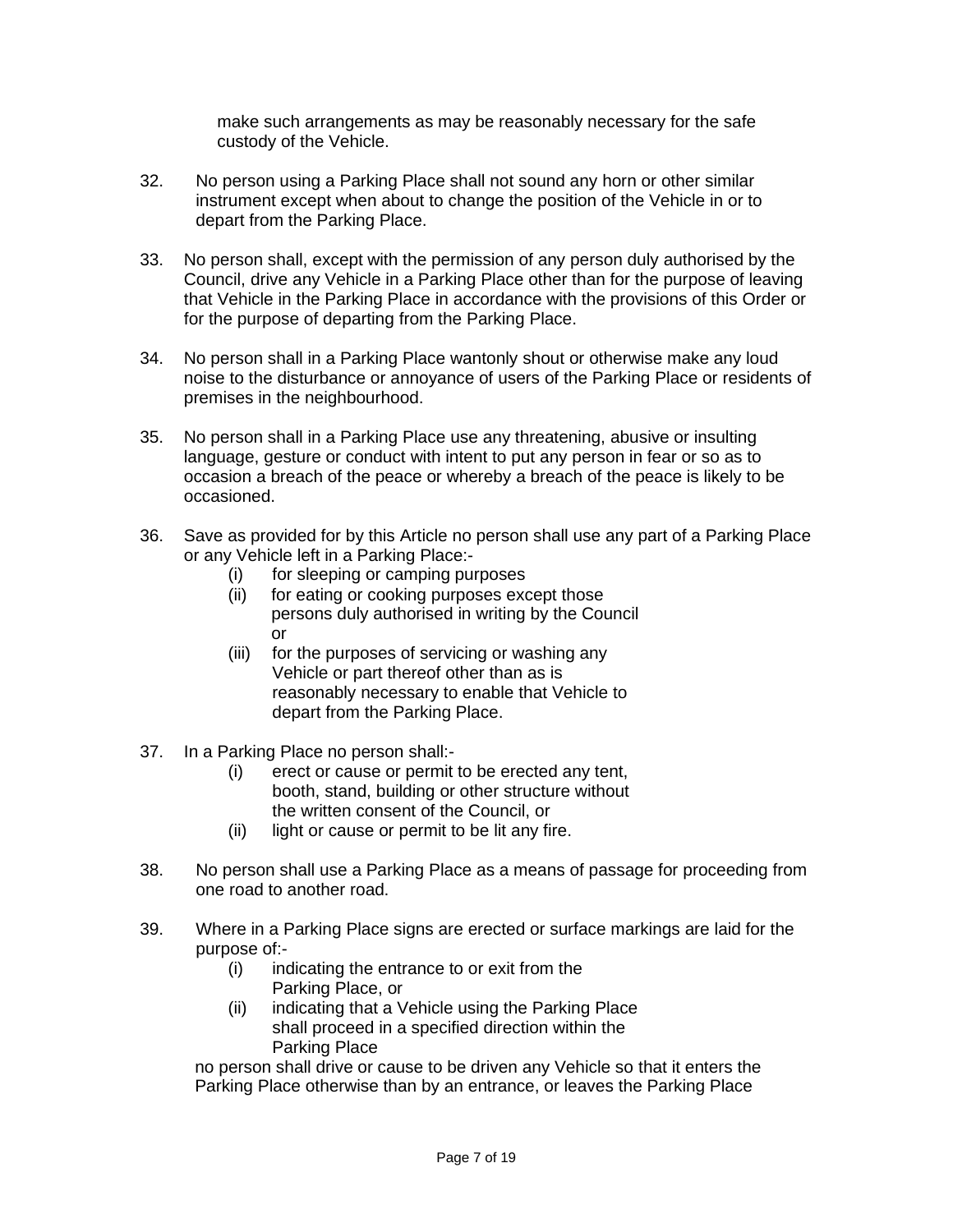otherwise than by an exit so indicated or in a direction other than that specified as the case may be.

40. Notwithstanding the provisions of this Order the Council may, by notice displayed on or near any Parking Place, close such Parking Place or any part thereof for any period and no Driver of any Vehicle shall use the Parking Place or any part thereof when so closed without the written consent of the Council.

THE COMMON SEAL of WILTSHIRE COUNCIL was hereunto affixed this xx day of xxxxxxxx 2022 in the presence of:-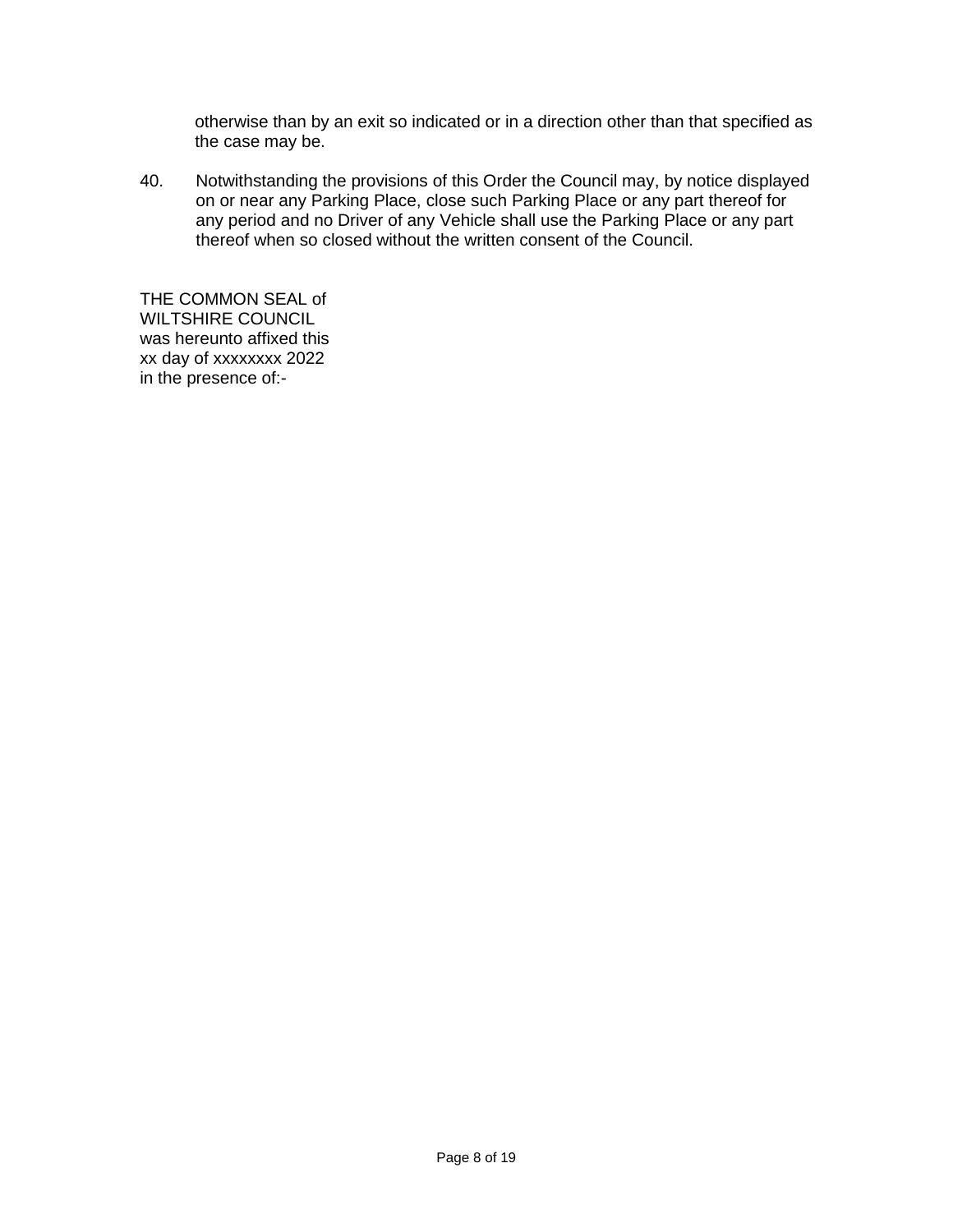# **SCHEDULE 1**

| <b>Name of Parking</b><br><b>Place</b>  | <b>Position in which</b><br>a vehicle may wait | <b>Classes of Vehicle</b>                                                                                                                                                                                                   | <b>Days and Hours</b><br>of Operation                                              | <b>Maximum period</b><br>for which vehicle<br>may wait | <b>Charges</b>                                                                                                                                                                         |  |  |
|-----------------------------------------|------------------------------------------------|-----------------------------------------------------------------------------------------------------------------------------------------------------------------------------------------------------------------------------|------------------------------------------------------------------------------------|--------------------------------------------------------|----------------------------------------------------------------------------------------------------------------------------------------------------------------------------------------|--|--|
| <b>BOX</b>                              |                                                |                                                                                                                                                                                                                             |                                                                                    |                                                        |                                                                                                                                                                                        |  |  |
| Market Place Car<br>Park, Box           | Wholly within a<br>parking bay                 | All classes except<br>commercial vehicles<br>exceeding 1525 kg<br>(30cwt) unladen<br>weight                                                                                                                                 | $Mon - Sat$<br><b>All Hours</b>                                                    | No Limit                                               | No Charge                                                                                                                                                                              |  |  |
| <b>CALNE</b>                            |                                                |                                                                                                                                                                                                                             |                                                                                    |                                                        |                                                                                                                                                                                        |  |  |
| <b>Church Street Car</b><br>Park, Calne | Wholly within a<br>parking bay                 | All classes except<br>commercial vehicles<br>exceeding 1525 kg<br>(30cwt) unladen<br>weight                                                                                                                                 | $Mon-Sun$<br>(including Bank<br>Holidays)<br>$8am - 6pm$<br>Sun<br>$10am - 4pm$    | No Limit                                               | Up to 1 hr - £0.30<br>Up to 2 hrs - £1.00<br>Up to 3 hrs - £2.00<br>Up to 4 hrs - $£2.60$<br>Up to 5 hrs - £3.30<br>All Day - £5.50<br>Sunday - £0.50 per<br>visit                     |  |  |
| <b>CASTLE COMBE</b>                     |                                                |                                                                                                                                                                                                                             |                                                                                    |                                                        |                                                                                                                                                                                        |  |  |
| Dunns Lane Car<br>Park, Castle Combe    | Wholly within a<br>parking bay                 | All classes except<br>commercial vehicles<br>exceeding 1525 kg<br>(30cwt) unladen<br>weight other than<br>public service<br>vehicles as defined<br>by section 1 of the<br>Public Passenger<br>Vehicles Act 1981<br>("PSVs") | $Mon - Sat$<br>(including Bank)<br>Holidays)<br>$8am - 6pm$<br>Sun<br>$10am - 4pm$ | No Limit                                               | Up to 1hr - £0.40<br>Up to 2 hrs - £1.10<br>Up to 3 hrs - £2.00<br>Up to 4 hrs - £2.40<br>Up to 5 hrs - £3.20<br>Up to 8 hrs - £5.20<br>All Day - £5.60<br>Sunday - £0.80 per<br>visit |  |  |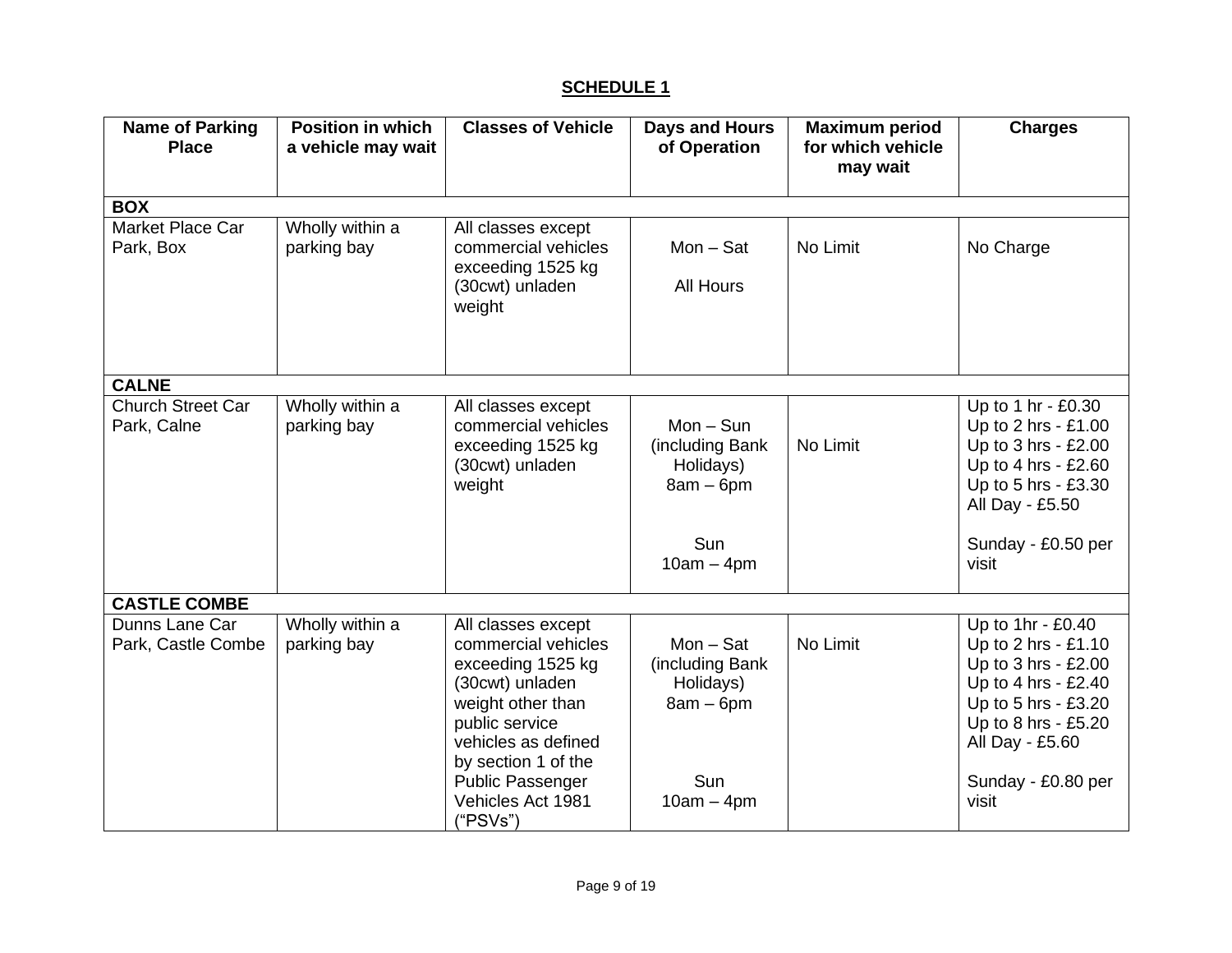| <b>Name of Parking</b><br><b>Place</b>           | <b>Position in which</b><br>a vehicle may wait | <b>Classes of Vehicle</b>                                                                   | <b>Days and Hours</b><br>of Operation                      | <b>Maximum period</b><br>for which vehicle<br>may wait | <b>Charges</b>                                                                                                                    |
|--------------------------------------------------|------------------------------------------------|---------------------------------------------------------------------------------------------|------------------------------------------------------------|--------------------------------------------------------|-----------------------------------------------------------------------------------------------------------------------------------|
| Dunns Lane Car<br>Park, Castle Combe             | Wholly within a<br>parking space               | Coaches                                                                                     | $Mon - Sat$<br>(Including Bank<br>Holidays)<br>$8am - 6pm$ | No Limit                                               | 3hrs - £5.40<br>All Day - £8.60                                                                                                   |
|                                                  |                                                |                                                                                             | Sun<br>$10am - 4pm$                                        |                                                        | Sunday - £1.00 per<br>visit                                                                                                       |
| <b>CHIPPENHAM</b>                                |                                                |                                                                                             |                                                            |                                                        |                                                                                                                                   |
| <b>Bath Road Car</b><br>Park, Chippenham         | Wholly within a<br>parking bay                 | All classes except<br>commercial vehicles<br>exceeding 1525 kg<br>(30cwt) unladen<br>weight | $Mon - Sat$<br>(including Bank<br>Holidays)<br>$8am - 6pm$ | No Limit                                               | Up to 1 hr - £1.20<br>Up to 2 hrs - £1.80<br>Up to 3 hrs - £3.20<br>Up to 4 hrs - £4.30<br>Up to 5 hrs - £5.50<br>All Day - £9.40 |
|                                                  |                                                |                                                                                             | Sun<br>$10am - 4pm$                                        |                                                        | Sunday - £1.40 per<br>visit                                                                                                       |
| <b>Borough Parade</b><br>Car Park,<br>Chippenham | Wholly within a<br>parking bay                 | All classes except<br>commercial vehicles<br>exceeding 1525 kg<br>(30cwt) unladen<br>weight | $Mon - Sat$<br>(including Bank<br>Holidays)<br>$8am - 6pm$ | Two hours                                              | Up to 1 hr - £1.20<br>Up to 2 hrs - £1.90                                                                                         |
|                                                  |                                                |                                                                                             | Sun<br>$10am - 4pm$                                        | Two hours                                              | Sunday - £1.40 per<br>visit                                                                                                       |
| <b>Brakemead Car</b><br>Park, Chippenham         | Wholly within a<br>parking bay                 | All classes except<br>commercial vehicles<br>exceeding 1525 kg<br>(30cwt) unladen<br>weight | $Mon - Sat$<br>(including Bank<br>Holidays)<br>$8am - 6pm$ | 4 hours                                                | Up to 2 hrs - £1.70<br>Up to 4 hrs - £3.50                                                                                        |
|                                                  |                                                |                                                                                             | Sun<br>$10am - 4pm$                                        | 4 hours                                                | Sunday - £1.40 per<br>visit                                                                                                       |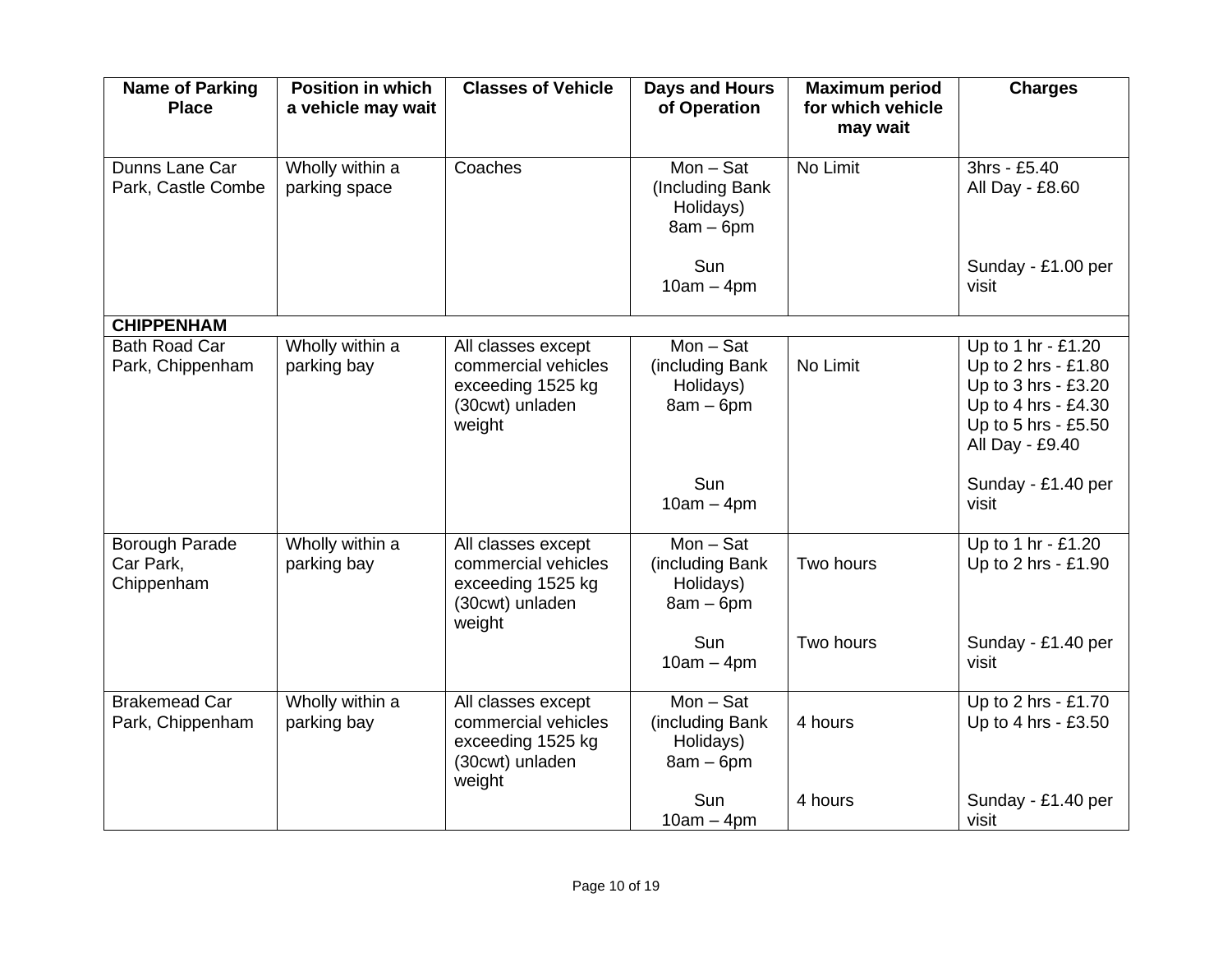| <b>Name of Parking</b><br><b>Place</b>        | <b>Position in which</b><br>a vehicle may wait | <b>Classes of Vehicle</b>                                                                   | Days and Hours<br>of Operation                                                    | <b>Maximum period</b><br>for which vehicle<br>may wait | <b>Charges</b>                                                                                                                                                              |
|-----------------------------------------------|------------------------------------------------|---------------------------------------------------------------------------------------------|-----------------------------------------------------------------------------------|--------------------------------------------------------|-----------------------------------------------------------------------------------------------------------------------------------------------------------------------------|
| <b>Bridge Centre Car</b><br>Park, Chippenham  | Wholly within a<br>parking bay                 | All classes except<br>commercial vehicles<br>exceeding 1525 kg<br>(30cwt) unladen<br>weight | $Mon - Sat$<br>$8am - 6pm$<br>Sun<br>$10am - 4pm$                                 | No Limit                                               | <b>Parking Permits</b><br>Only                                                                                                                                              |
| <b>Emery Gate Car</b><br>Park, Chippenham     | Wholly within a<br>parking bay                 | All classes except<br>commercial vehicles<br>exceeding 1525 kg<br>(30cwt) unladen<br>weight | $Mon - Sat$<br>(including Bank<br>Holidays)<br>$8am - 6pm$<br>Sun<br>$10am - 4pm$ | Surface: 2 hours<br>Sub-surface: 3<br>hours            | Up to 1 hr - £1.30<br>Up to 2 hrs - £2.00<br>Sunday - £1.40 per<br>visit<br>Up to 1 hr - £1.20<br>Up to 2 hrs - £1.90<br>Up to 3 hrs - £3.90<br>Sunday - £1.40 per<br>visit |
| <b>Gladstone Road Car</b><br>Park, Chippenham | Wholly within a<br>parking bay                 | All classes except<br>commercial vehicles<br>exceeding 1525 kg<br>(30cwt) unladen<br>weight | $Mon - Sat$<br>(including Bank<br>Holidays)<br>$8am - 6pm$<br>Sun<br>$10am - 4pm$ | Two hours<br>Two hours                                 | Up to 1 hr $-$ £1.20<br>Up to 2 hrs - £1.90<br>Sunday - £1.40 per<br>visit                                                                                                  |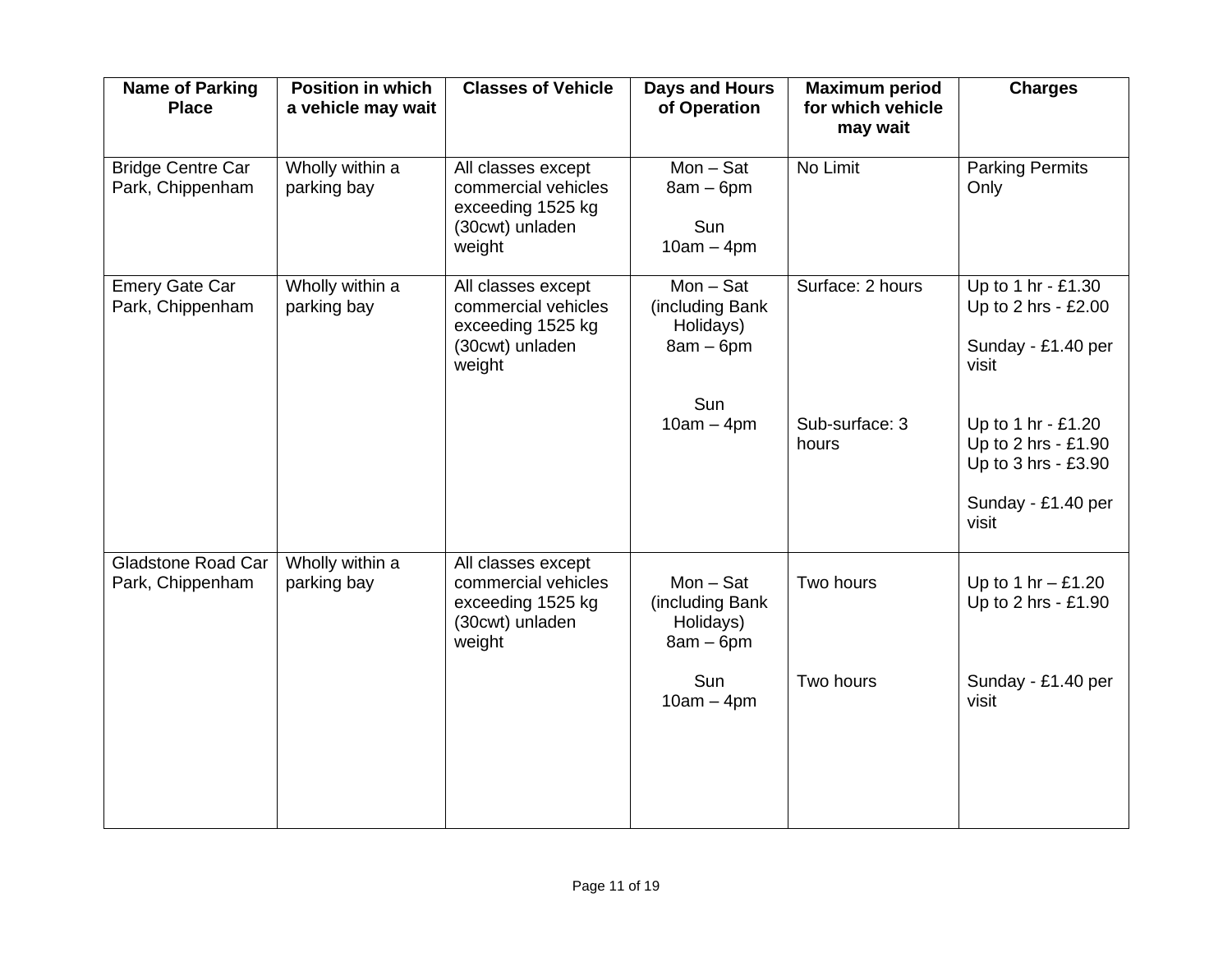| <b>Name of Parking</b><br><b>Place</b>                     | <b>Position in which</b><br>a vehicle may wait | <b>Classes of Vehicle</b>                                                                                                                                                                               | <b>Days and Hours</b><br>of Operation                                             | <b>Maximum period</b><br>for which vehicle<br>may wait | <b>Charges</b>                                                                                                                                                   |
|------------------------------------------------------------|------------------------------------------------|---------------------------------------------------------------------------------------------------------------------------------------------------------------------------------------------------------|-----------------------------------------------------------------------------------|--------------------------------------------------------|------------------------------------------------------------------------------------------------------------------------------------------------------------------|
| <b>Monkton Park Car</b><br>Park, Chippenham                | Wholly within a<br>parking bay                 | All classes except<br>commercial vehicles<br>exceeding 1525 kg<br>(30cwt) unladen<br>weight                                                                                                             | $Mon - Sat$<br>(including Bank<br>Holidays)<br>$8am - 6pm$                        | Mon - Fri: No Limit<br>Saturday and<br>Sunday: 3 hours | $Mon-Fri:$<br><b>Parking Permits</b><br>Only<br>Saturday:<br>Up to 1hr - £0.70<br>Up to 2 hrs - £1.30<br>Up to 3 hrs - £2.50                                     |
| <b>Monkton Park Car</b><br>Park (continued)                |                                                |                                                                                                                                                                                                         | Sun<br>$10am - 4pm$                                                               |                                                        | Sunday - £1.40 per<br>visit                                                                                                                                      |
| <b>Monkton Park</b><br>Riverside Car Park,<br>Chippenham   | Wholly within a<br>parking bay                 | All classes except<br>commercial vehicles<br>exceeding 1525 kg<br>(30cwt) unladen<br>weight                                                                                                             | $Mon - Sat$<br>$8am - 6pm$<br>Sun<br>$10am - 4pm$                                 | No Limit                                               | <b>Parking Permits</b><br>Only                                                                                                                                   |
| <b>Monkton Park</b><br>Underground Car<br>Park, Chippenham | Wholly within a<br>parking bay                 | All classes except<br>commercial vehicles<br>exceeding 1525 kg<br>(30cwt) unladen<br>weight                                                                                                             | All Days<br><b>All Hours</b>                                                      | No Limit                                               | <b>Parking Permits</b><br>Only                                                                                                                                   |
| Sadlers Mead Car<br>Park, Chippenham                       | Wholly within a<br>parking bay                 | All classes except<br>commercial vehicles<br>exceeding 1525 kg<br>(30cwt) unladen<br>weight provided that<br>this restriction shall<br>not apply to vehicles<br>described in Article 4<br>of this Order | $Mon - Sat$<br>(including Bank<br>Holidays)<br>$8am - 6pm$<br>Sun<br>$10am - 4pm$ | No Limit                                               | Up to 1 hr - £1.00<br>Up to 2 hrs - £1.70<br>Up to 3 hrs - £3.30<br>Up to 4 hrs - £4.40<br>Up to 5 hrs - £5.80<br>All Day - £9.40<br>Sunday - £1.40 per<br>visit |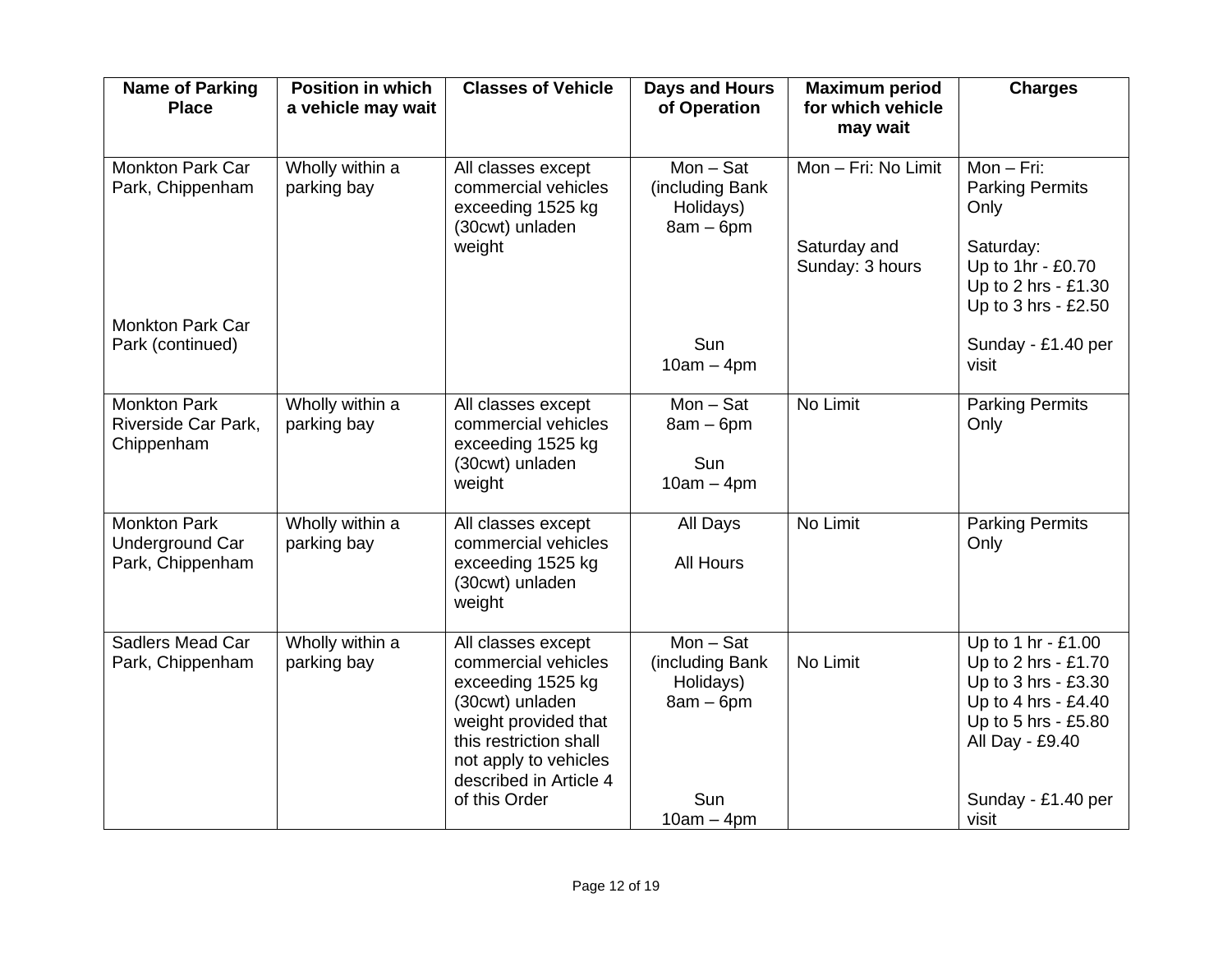| <b>Name of Parking</b><br><b>Place</b>                                 | <b>Position in which</b><br>a vehicle may wait | <b>Classes of Vehicle</b>                                                                   | <b>Days and Hours</b><br>of Operation                                             | <b>Maximum period</b><br>for which vehicle<br>may wait | <b>Charges</b>                                                                                                                    |
|------------------------------------------------------------------------|------------------------------------------------|---------------------------------------------------------------------------------------------|-----------------------------------------------------------------------------------|--------------------------------------------------------|-----------------------------------------------------------------------------------------------------------------------------------|
| Sadlers Mead Car<br>Park, Chippenham<br>(continued)                    |                                                |                                                                                             |                                                                                   |                                                        | Vehicles to which<br>Article 4 applies:<br>Up to 4 hrs - £2.40                                                                    |
|                                                                        |                                                |                                                                                             |                                                                                   |                                                        | Sunday - £1.40 per<br>visit                                                                                                       |
| Spanbourn Avenue<br>Car Park,<br>Chippenham                            | Wholly within a<br>parking bay                 | All classes except<br>commercial vehicles<br>exceeding 1525 kg<br>(30cwt) unladen<br>weight | $Mon - Sat$<br>(including Bank)<br>Holidays)<br>$8am - 6pm$                       | No Limit                                               | Up to 1 hr - £0.70<br>Up to 2 hrs - £1.20<br>Up to 3 hrs - £2.30<br>Up to 4 hrs - £3.30<br>Up to 5 hrs - £4.50<br>All Day - £6.00 |
|                                                                        |                                                |                                                                                             | Sun<br>$10am - 4pm$                                                               |                                                        | Sunday - £1.40 per<br>visit                                                                                                       |
| Wood Lane Car<br>Park Zone A<br>(including access<br>road), Chippenham | Wholly within a<br>parking bay                 | All classes except<br>commercial vehicles<br>exceeding 1525 kg<br>(30cwt) unladen<br>weight | $Mon - Sat$<br>(including Bank<br>Holidays)<br>$8am - 6pm$                        | No Limit                                               | Up to 1 hr - £1.00<br>Up to 2 hrs - £1.70<br>Up to 3 hrs - £3.20<br>Up to 4 hrs - £3.90<br>Up to 5 hrs - £5.20<br>All Day - £6.60 |
|                                                                        |                                                |                                                                                             | Sun<br>$10am - 4pm$                                                               |                                                        | Sunday - £1.40 per<br>visit                                                                                                       |
| Wood Lane Car<br>Park Zone B,<br>Chippenham                            | Wholly within a<br>parking bay                 | All classes except<br>commercial vehicles<br>exceeding 1525 kg<br>(30cwt) unladen<br>weight | $Mon - Sat$<br>(including Bank<br>Holidays)<br>$8am - 6pm$<br>Sun<br>$10am - 4pm$ | No Limit                                               | <b>Parking Permits</b><br>Only                                                                                                    |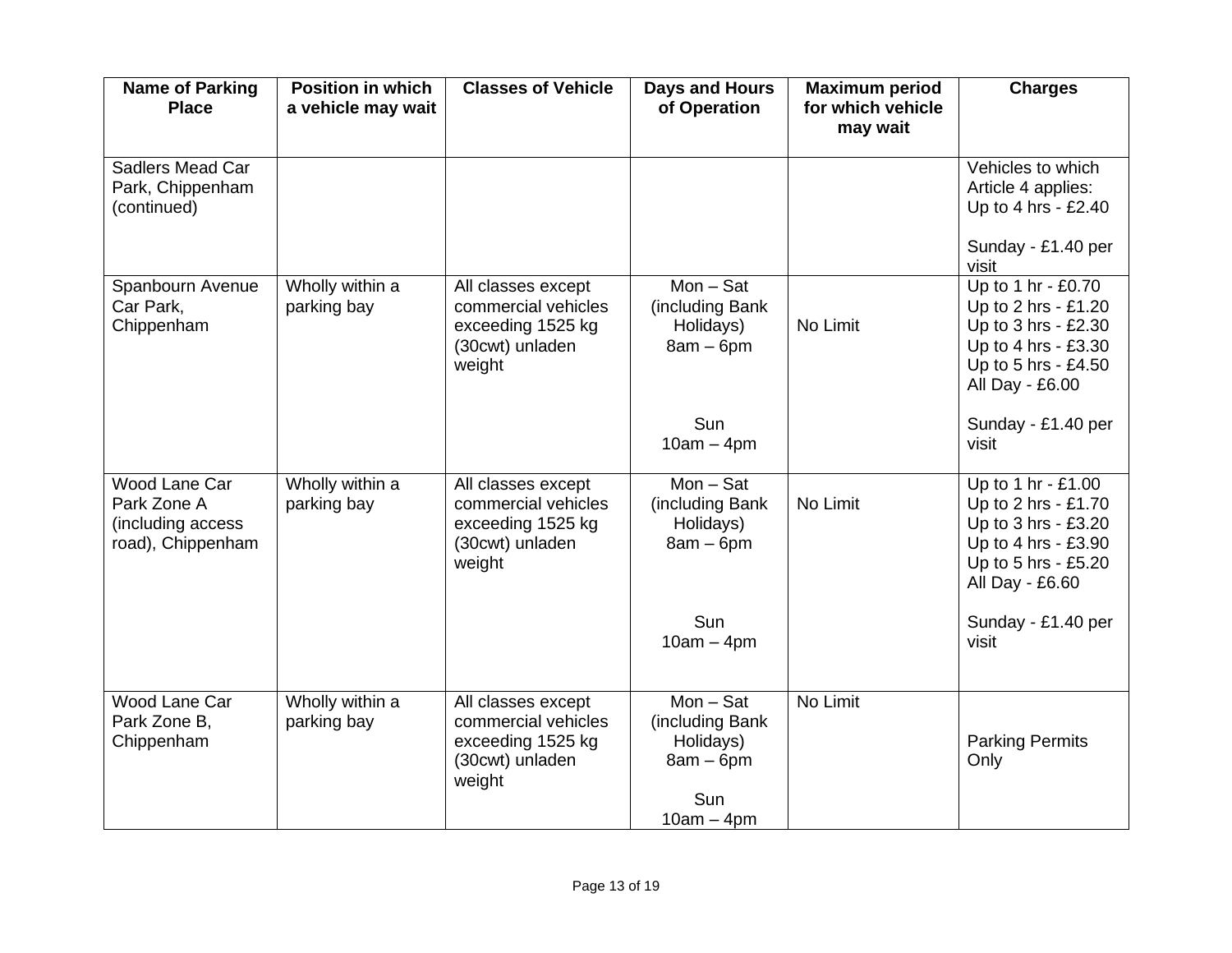| <b>Name of Parking</b><br><b>Place</b>    | <b>Position in which</b><br>a vehicle may wait | <b>Classes of Vehicle</b>                                                                   | <b>Days and Hours</b><br>of Operation                      | <b>Maximum period</b><br>for which vehicle<br>may wait | <b>Charges</b>                                                                                                                    |
|-------------------------------------------|------------------------------------------------|---------------------------------------------------------------------------------------------|------------------------------------------------------------|--------------------------------------------------------|-----------------------------------------------------------------------------------------------------------------------------------|
| <b>CORSHAM</b>                            |                                                |                                                                                             |                                                            |                                                        |                                                                                                                                   |
| <b>High Street Car</b><br>Park, Corsham   | Wholly within a<br>parking bay                 | All classes except<br>commercial vehicles<br>exceeding 1525 kg<br>(30cwt) unladen<br>weight | $Mon - Sat$<br>(including Bank<br>Holidays)<br>$8am - 6pm$ | 3 Hours                                                | Up to 1 hr - £0.50<br>Up to 2 hrs - £1.40<br>Up to 3 hrs - £2.50                                                                  |
|                                           |                                                |                                                                                             | Sun<br>$10am - 4pm$                                        | 3 Hours                                                | Sunday - £0.70 per<br>visit                                                                                                       |
| <b>Newlands Road Car</b><br>Park, Corsham | Wholly within a<br>parking bay                 | All classes except<br>commercial vehicles<br>exceeding 1525 kg<br>(30cwt) unladen<br>weight | $Mon - Sat$<br>(including Bank<br>Holidays)<br>$8am - 6pm$ | 2 Hours                                                | Up to 1 hr - £0.50<br>Up to 2 hrs - £1.40                                                                                         |
|                                           |                                                |                                                                                             | Sun<br>$10am - 4pm$                                        | 2 Hours                                                | Sunday - £0.70 per<br>visit                                                                                                       |
| Post Office Lane<br>Car Park, Corsham     | Wholly within a<br>parking bay                 | All classes except<br>commercial vehicles<br>exceeding 1525 kg<br>(30cwt) unladen<br>weight | $Mon - Sat$<br>(including Bank<br>Holidays)<br>$8am - 6pm$ | No Limit                                               | Up to 1 hr - £0.40<br>Up to 2 hrs - £1.30<br>Up to 3 hrs - £2.30<br>Up to 4 hrs - £3.10<br>Up to 5 hrs - £4.10<br>All Day - £5.50 |
|                                           |                                                |                                                                                             | Sun<br>$10am - 4pm$                                        |                                                        | Sunday - £0.70 per<br>visit                                                                                                       |
| <b>CRICKLADE</b>                          |                                                |                                                                                             |                                                            |                                                        |                                                                                                                                   |
| <b>High Street Car</b><br>Park, Cricklade | Wholly within a<br>parking bay                 | All classes except<br>commercial vehicles<br>exceeding 1525 kg<br>(30cwt) unladen<br>weight | $Mon - Sat$<br><b>All Hours</b>                            | No Limit                                               | No Charge                                                                                                                         |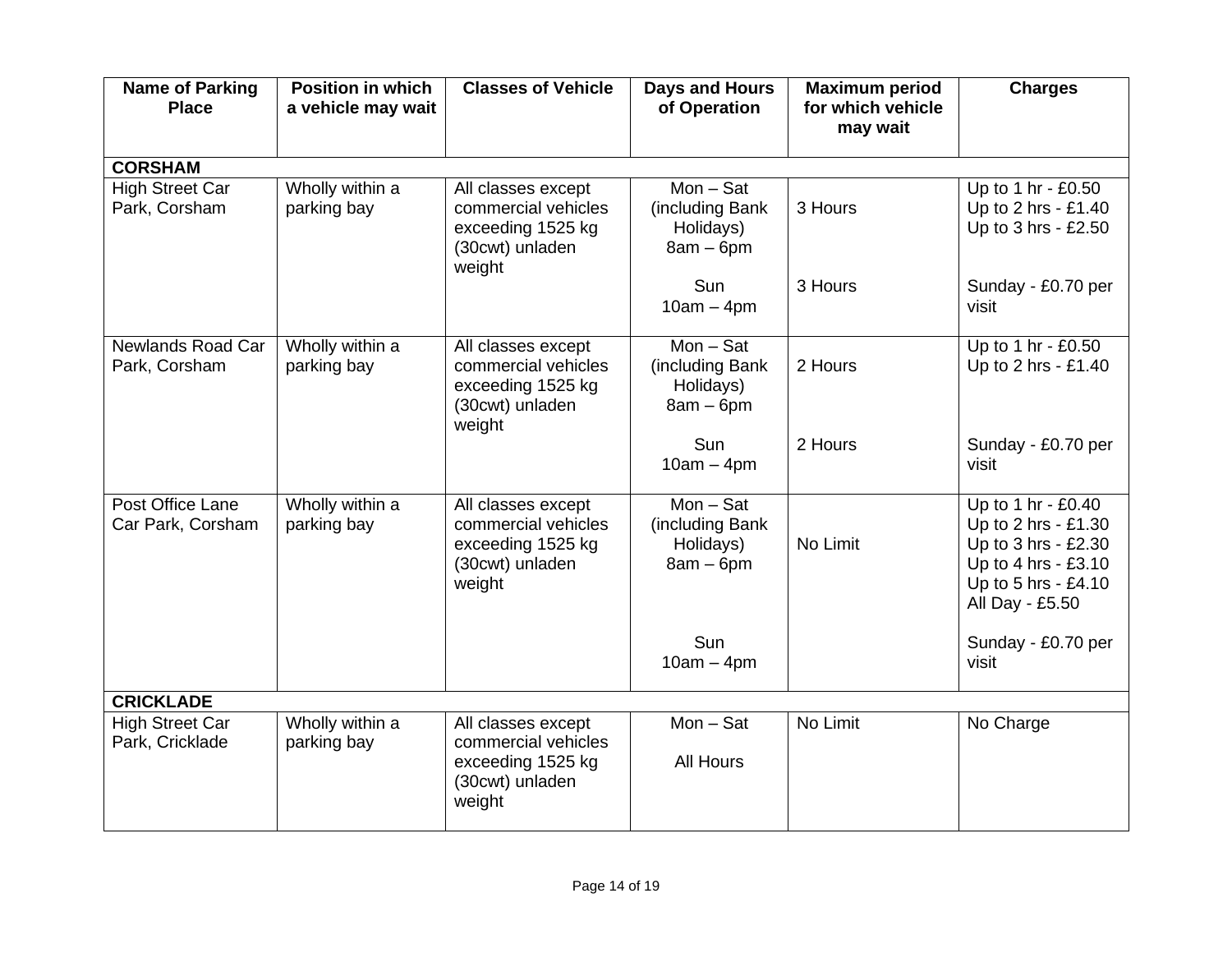| <b>Name of Parking</b><br><b>Place</b>                      | <b>Position in which</b><br>a vehicle may wait | <b>Classes of Vehicle</b>                                                                   | <b>Days and Hours</b><br>of Operation                                             | <b>Maximum period</b><br>for which vehicle | <b>Charges</b>                                                                                                                                                   |
|-------------------------------------------------------------|------------------------------------------------|---------------------------------------------------------------------------------------------|-----------------------------------------------------------------------------------|--------------------------------------------|------------------------------------------------------------------------------------------------------------------------------------------------------------------|
|                                                             |                                                |                                                                                             |                                                                                   | may wait                                   |                                                                                                                                                                  |
| <b>MALMESBURY</b>                                           |                                                |                                                                                             |                                                                                   |                                            |                                                                                                                                                                  |
| <b>Burnham Road Car</b><br>Park, Malmesbury                 | Wholly within a<br>parking bay                 | All classes except<br>commercial vehicles<br>exceeding 1525 kg<br>(30cwt) unladen<br>weight | $Mon - Sat$<br>(including Bank<br>Holidays)<br>$8am - 6pm$                        | No Limit                                   | <b>Virtual Permit Only:</b><br>Up to 1 hr - £0.30<br>Up to 2 hrs - £0.90<br>Up to 3 hrs - £1.80<br>Up to 4 hrs - £2.40<br>Up to 5 hrs - £3.00<br>All Day - £5.00 |
|                                                             |                                                |                                                                                             | Sun<br>$10am - 4pm$                                                               |                                            | Sunday - £0.50 per<br>visit                                                                                                                                      |
| <b>Station Road Car</b><br>Park, Malmesbury                 | Wholly within a<br>parking bay                 | All classes except<br>commercial vehicles<br>exceeding 1525 kg<br>(30cwt) unladen<br>weight | $Mon - Sat$<br>(including Bank<br>Holidays)<br>$8am - 6pm$<br>Sun                 | No Limit                                   | Up to 1 hr - £0.40<br>Up to 2 hrs - £1.20<br>Up to 3 hrs - £2.50<br>Up to 4 hrs - £3.10<br>Up to 5 hrs - £4.10<br>All Day - £5.50<br>Sunday - £0.60 per          |
|                                                             |                                                |                                                                                             | $10am - 4pm$                                                                      |                                            | visit                                                                                                                                                            |
| <b>ROYAL WOOTTON BASSETT</b>                                |                                                |                                                                                             |                                                                                   |                                            |                                                                                                                                                                  |
| Borough Fields Car<br>Park, Royal<br><b>Wootton Bassett</b> | Wholly within a<br>parking bay                 | All classes except<br>commercial vehicles<br>exceeding 1525 kg<br>(30cwt) unladen<br>weight | $Mon - Sat$<br>(Including Bank<br>Holidays)<br>$8am - 6pm$<br>Sun<br>$10am - 4pm$ | No Limit                                   | Up to 1 hr - £0.50<br>Up to 2 hrs - £1.40<br>Up to 3 hrs - £2.50<br>Up to 4 hrs - £3.10<br>Up to 5 hrs - £4.10<br>All Day - £6.80<br>Sunday - £0.70 per<br>visit |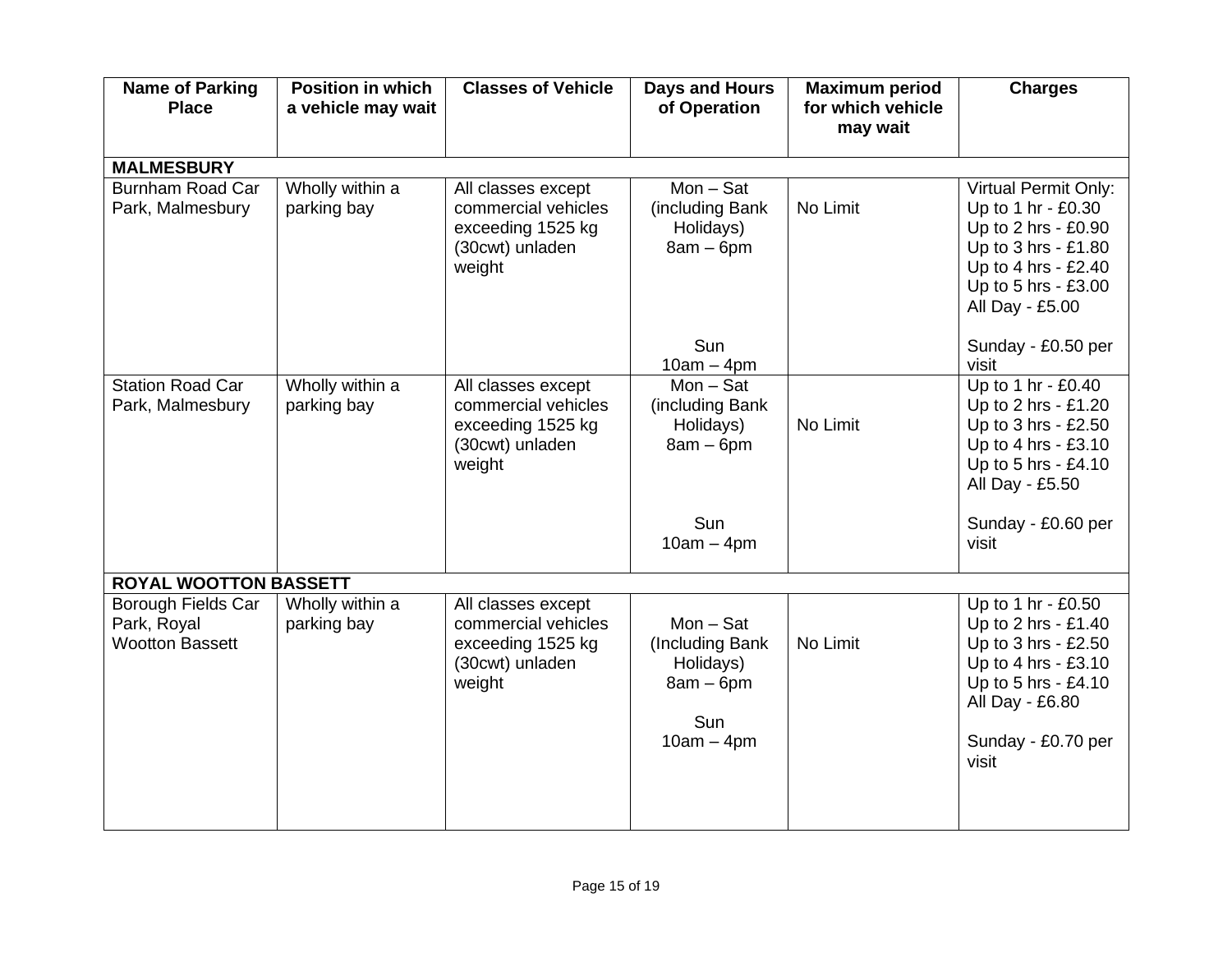| Name of Parking<br><b>Place</b>                                 | <b>Position in which</b><br>a vehicle may wait | <b>Classes of Vehicle</b>                                                                   | Days and Hours<br>of Operation                                                  | <b>Maximum period</b><br>for which vehicle<br>may wait | <b>Charges</b>                                                                                                                                                         |
|-----------------------------------------------------------------|------------------------------------------------|---------------------------------------------------------------------------------------------|---------------------------------------------------------------------------------|--------------------------------------------------------|------------------------------------------------------------------------------------------------------------------------------------------------------------------------|
| <b>Wood Street Car</b><br>Park, Royal<br><b>Wootton Bassett</b> | Wholly within a<br>parking bay                 | All classes except<br>commercial vehicles<br>exceeding 1525 kg<br>(30cwt) unladen<br>weight | Mon – Sat<br>(Including Bank<br>Holidays)<br>$8am - 6pm$<br>Sun<br>$10am - 4pm$ | No Limit                                               | Up to 1 hr - $£0.40$<br>Up to 2 hrs - £1.30<br>Up to $3$ hrs - £2.20<br>Up to 4 hrs - $£2.90$<br>Up to 5 hrs - £3.60<br>All Day - £6.00<br>Sunday - £0.70 per<br>visit |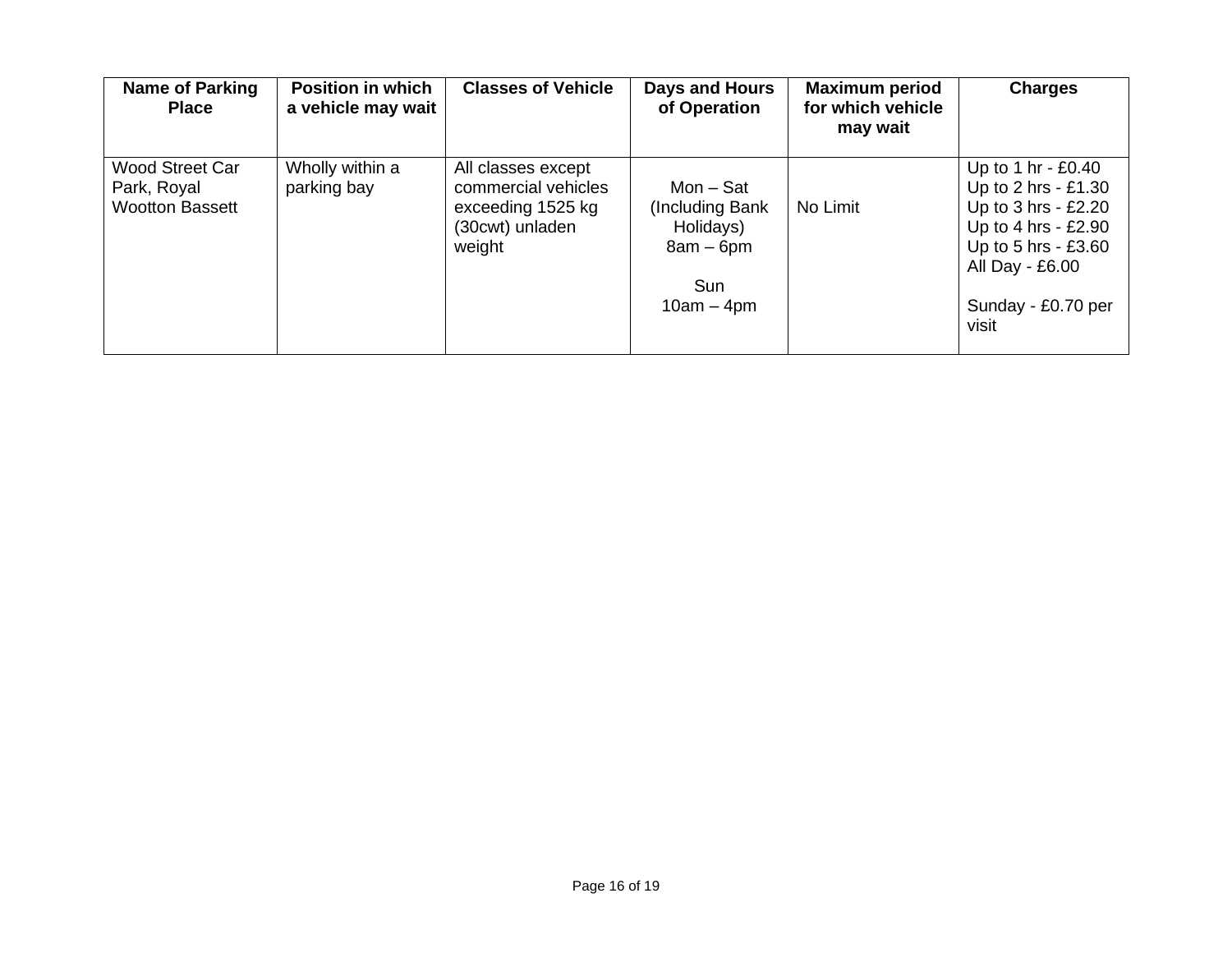#### **SCHEDULE 2 PARKING PERMITS AND CHARGES**

# **CALNE**

| Name of<br><b>Parking Place</b> | <b>Type of Parking</b><br><b>Permit</b> | 1 Month | 3 Months | <b>6 Months</b> | <b>12 Months</b> |
|---------------------------------|-----------------------------------------|---------|----------|-----------------|------------------|
| Calne (where<br>applicable)     | <b>Residents Permit</b>                 | N/A     | £75      | £150            | £300             |

## **SEASON TICKETS**

| Name of<br><b>Parking Place</b>         | <b>Type of Parking</b><br><b>Permit</b> | 1 Month | 3 Months | <b>6 Months</b> | <b>12 Months</b> |
|-----------------------------------------|-----------------------------------------|---------|----------|-----------------|------------------|
| <b>Church Street</b><br>Car Park, Calne | <b>Standard Season</b><br>Ticket        | £50     | £151     | £302            | £603             |

## **CHIPPENHAM**

## **SEASON TICKETS**

| Name of<br><b>Parking Place</b>                                   | <b>Type of Parking</b><br><b>Permit</b> | 1 Month | 3 Months | <b>6 Months</b> | <b>12 Months</b> |
|-------------------------------------------------------------------|-----------------------------------------|---------|----------|-----------------|------------------|
| Bath Road Car<br>Park,<br>Sadlers Mead<br>Car Park,<br>Chippenham | <b>Standard Season</b><br>Ticket        | £94     | £282     | £564            | £1127            |
| <b>Brakemead Car</b><br>Park,<br>Chippenham                       | <b>Standard Season</b><br>Ticket        | £62     | £187     | £374            | £748             |
| Spanbourne<br>Avenue Car<br>Park,<br>Chippenham                   | <b>Standard Season</b><br>Ticket        | £56     | £167     | £335            | £669             |
| Wood Lane Car<br>Park,<br>Chippenham                              | <b>Standard Season</b><br>Ticket        | £62     | £187     | £374            | £748             |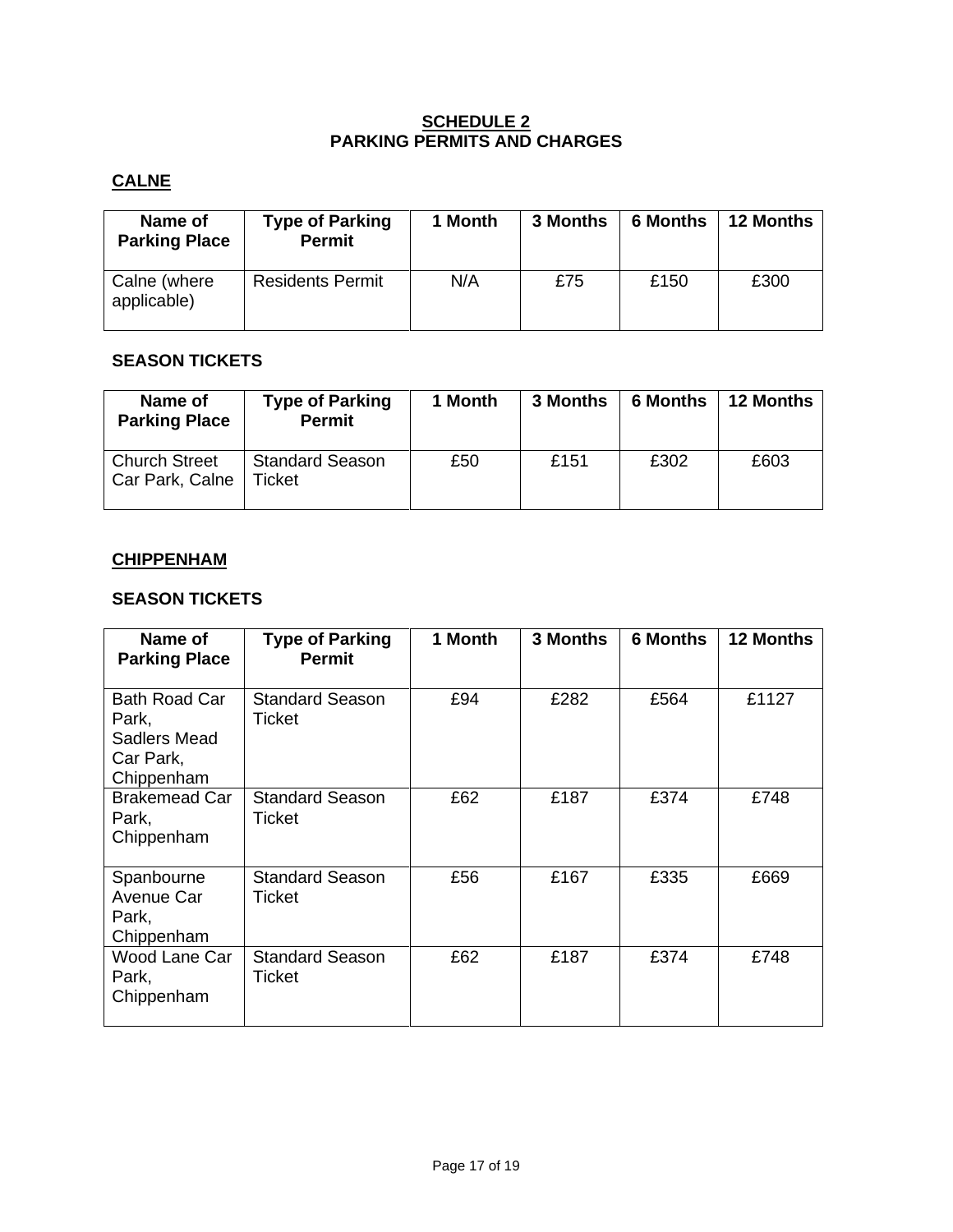## **CORSHAM**

| Name of<br><b>Parking Place</b> | <b>Type of Parking</b><br><b>Permit</b> | 1 Month | 3 Months | <b>6 Months</b> | <b>12 Months</b> |
|---------------------------------|-----------------------------------------|---------|----------|-----------------|------------------|
| Corsham                         | <b>Residents Permit</b>                 | N/A     | £100     | £200            | £400             |
| (where                          |                                         |         |          |                 |                  |
| applicable)                     |                                         |         |          |                 |                  |

## **SEASON TICKETS**

| Name of<br><b>Parking Place</b> | <b>Type of Parking</b><br><b>Permit</b> | 1 Month | 3 Months | <b>6 Months</b> | <b>12 Months</b> |
|---------------------------------|-----------------------------------------|---------|----------|-----------------|------------------|
| Post Office<br>Lane, Corsham    | <b>Standard Season</b><br>Ticket        | £50     | £151     | £302            | £603             |

## **MALMESBURY**

| Name of<br><b>Parking Place</b>     | <b>Type of Parking</b><br><b>Permit</b> | 1 Month | 3 Months | <b>6 Months</b> | <b>12 Months</b> |
|-------------------------------------|-----------------------------------------|---------|----------|-----------------|------------------|
| Malmesbury<br>(where<br>applicable) | <b>Residents Permit</b>                 | N/A     | £100     | £200            | £400             |

## **SEASON TICKETS**

| Name of<br><b>Parking Place</b>                                             | <b>Type of Parking</b><br><b>Permit</b> | 1 Month | 3 Months | <b>6 Months</b> | <b>12 Months</b> |
|-----------------------------------------------------------------------------|-----------------------------------------|---------|----------|-----------------|------------------|
| Burnham Road<br>Car Park,<br><b>Station Road</b><br>Car Park,<br>Malmesbury | <b>Standard Season</b><br>Ticket        | £50     | £151     | £302            | £603             |